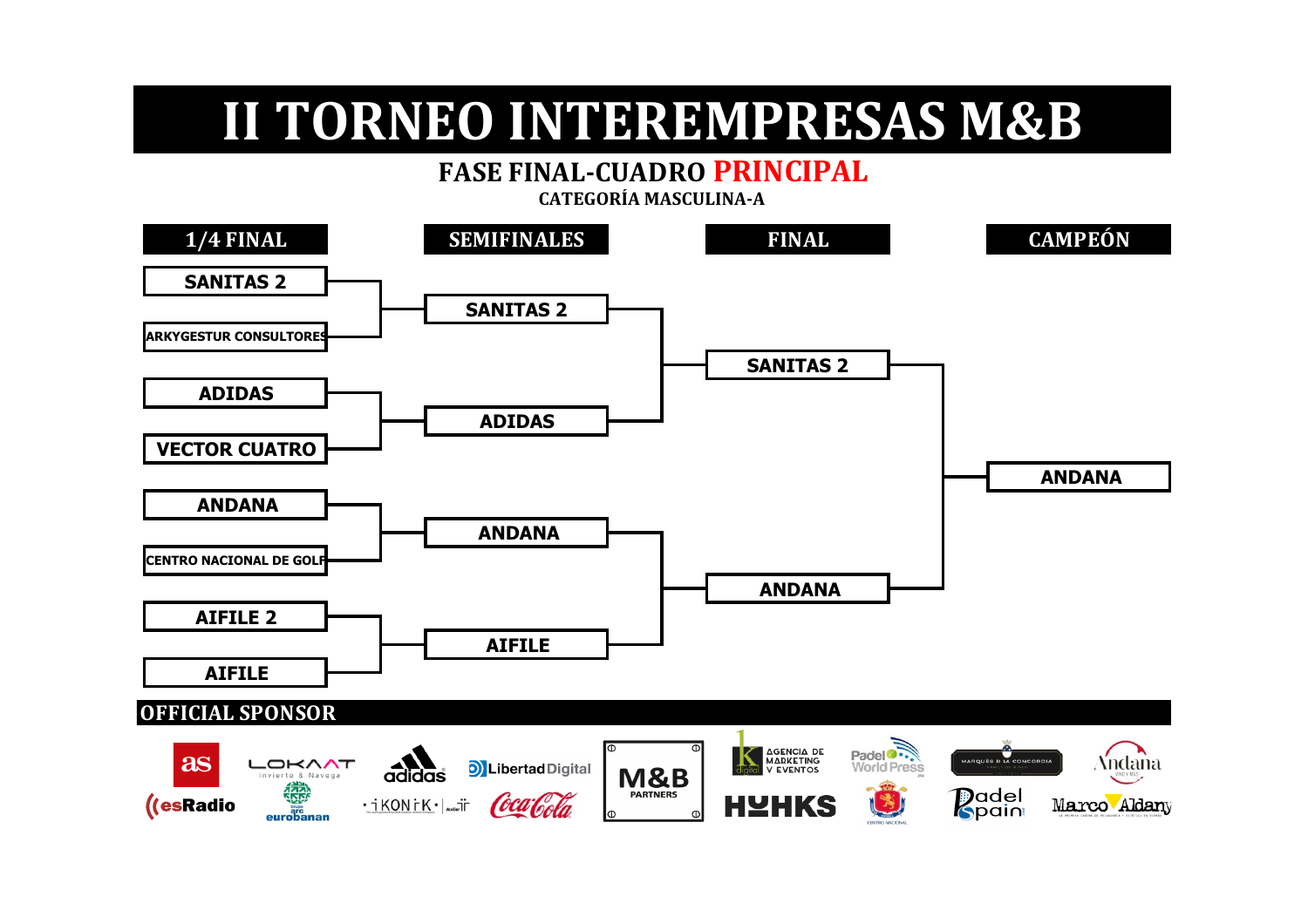#### **FASE FINAL-CUADRO CONSOLACIÓN**

 **CATEGORÍA MASCULINA-A** 

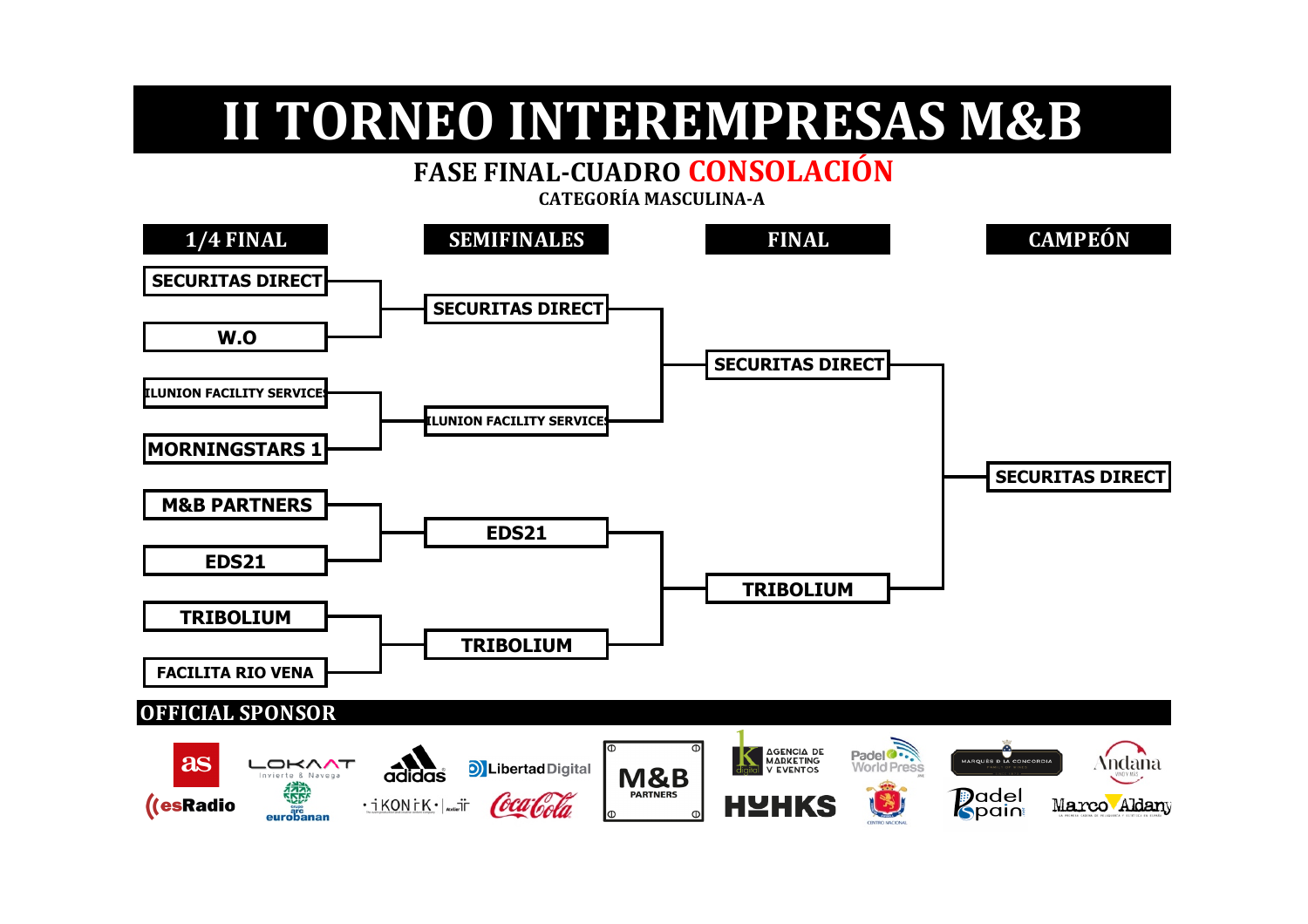#### **FASE FINAL-CUADRO PRINCIPAL**

**1/4 FINAL SEMIFINALES FINAL CAMPEÓN SANITAS 3 SANITAS 3 MORNINGSTARS 3 BBVA BBVA BBVA LIBERTAD DIGITAL 3 TELEFÓNICA LIBERTAD DIGITAL 2 TELEFÓNICA TELEFÓNICA TELEFÓNICA TPA INFINITE SOLUTIONS LIBERTAD DIGITALLIBERTAD DIGITAL OFFICIAL SPONSOR** Padel<sup>o</sup><br>World Press AGENCIA DE MARQUÉS D LA CONCORDI Andana as LOKAAT D Libertad Digital  $\overline{\overline{\mathrm{a}}\mathrm{d} \overline{\mathrm{d}}\mathrm{d} \overline{\mathrm{d}}\mathrm{d} \overline{\mathrm{d}}$ **M&B** nvierte & Navena **Padel**<br>**R**pain PARTNERS **HYHKS**  $\cdot$ ikonik $\cdot$  =  $\theta$ caloda ((esRadio Marco Aldany

**CATEGORÍA MASCULINA-B**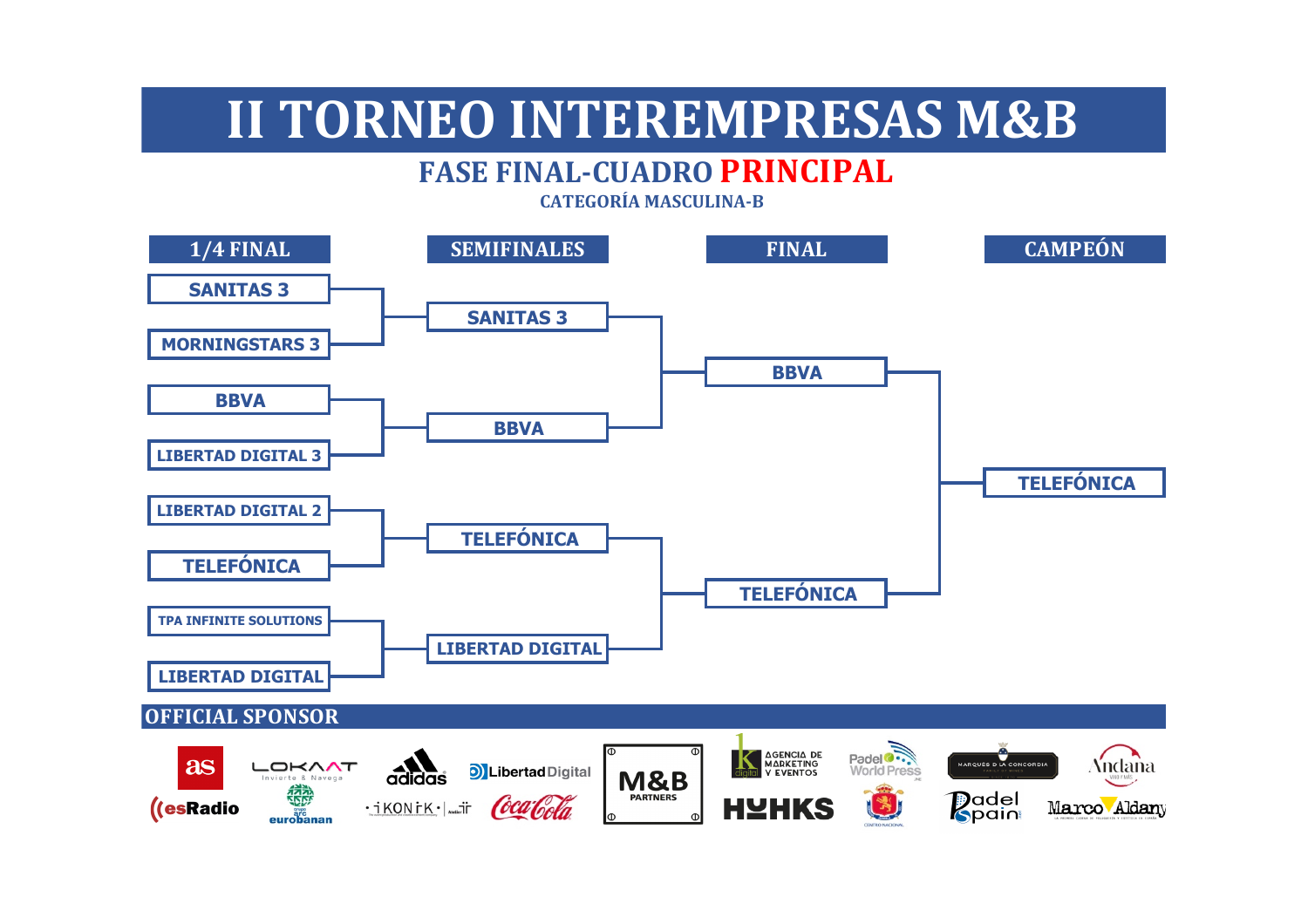### **FASE FINAL-CUADRO CONSOLACIÓN**